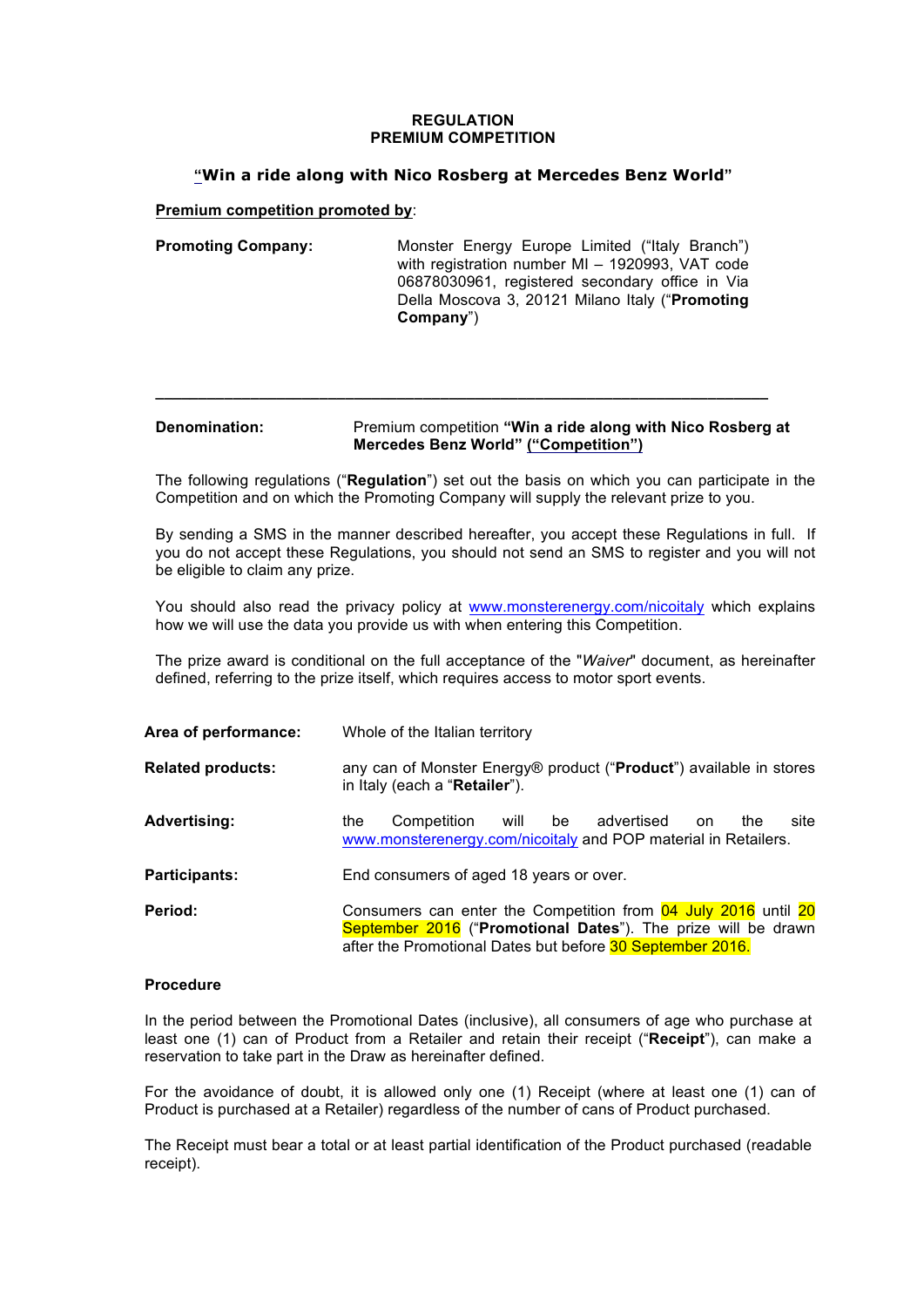To enter the Competition, consumers must submit a SMS text message to the number **3202041083** (for the expected cost of their service provider) and type, separated by an asterisk: Receipt date (DDMM), Receipt time (HHMM), Receipt number (without any zeros preceding the figure), total Receipt amount (including the decimal numbers after the decimal point).

For example: for a Receipt issued on 05 July 2016 at 10:25, Number 123, and total of € 48.50: **0507\*1025\*123\*4850**

NO SMS text message reply is to be expected.

**Each Receipt will allow only one (1) participation in the Competition and any further participation will be cancelled afterwards.** 

#### *Draw from all participants after the Promotional Dates but before* **30 September 2016** *("Draw")*

The Draw will consist of all participants in the Competition and held in the presence of a local Chamber of Commerce Official or a public notary.

On the Draw, five (5) reservations will be drawn to be used in case of unavailability of the winner or non-compliance with the rules of the Competition.

To be eligible for the prize, any winner notified by phone must submit within three  $(3)$  days, via fax or e-mail, a copy of the winning Receipt together with its complete personal data including phone number, as well as a copy of a valid identity card for him/her and his/her Guest (defined below), as hereinafter defined, to:

## • **Contest "Win a ride along with Nico Rosberg at Mercedes Benz World" c/o Winning Srl**  • **Fax +39 02.20234750 – e-mail segreteria@winning.it**

Telephone contact will be made within three  $(3)$  working days after the Draw date for a maximum of five (5) attempts per day at five (5) different times of the day between the hours of 09:00 and 18:00 hours. If the winner proves unavailable after fifteen (15) contact attempts, the pay-out will not be confirmed but awarded to the first available reserve winner and so on.

#### **DRAW PRIZE**

**Main Prize** The first entrant to be pulled from the Main Draw ("**Main Winner**") shall win a trip from 13 October 2016 to 14 October 2016 for the Main Winner and one Guest (defined below) to the United Kingdom, worth an approximate total value of €4,000.00 ("**Main Prize**") which shall consist of the following:

- one (1) ride along experience for two (2) people with Nico Rosberg, which shall be scheduled to take place on 14 October 2016 at Mercedes Benz World, Weybridge, Surrey, United Kingdom ("**Experience**"). For the avoidance of doubt, the Experience shall be limited to one (1) lap of the track for two (2) people within the same vehicle;
- one (1) night stay for two (2) people in twin room accommodation in a no less than a two  $(2)$  star rating hotel to be selected by Monster Energy in its absolute discretion ("**Hotel**");
- two (2) economy air bus return tickets from an airport in Italy as selected by Monster Energy in its complete discretion, to an airport in the United Kingdom as selected by Monster Energy in its complete discretion, subject to availability; and ("**Destination Airport**");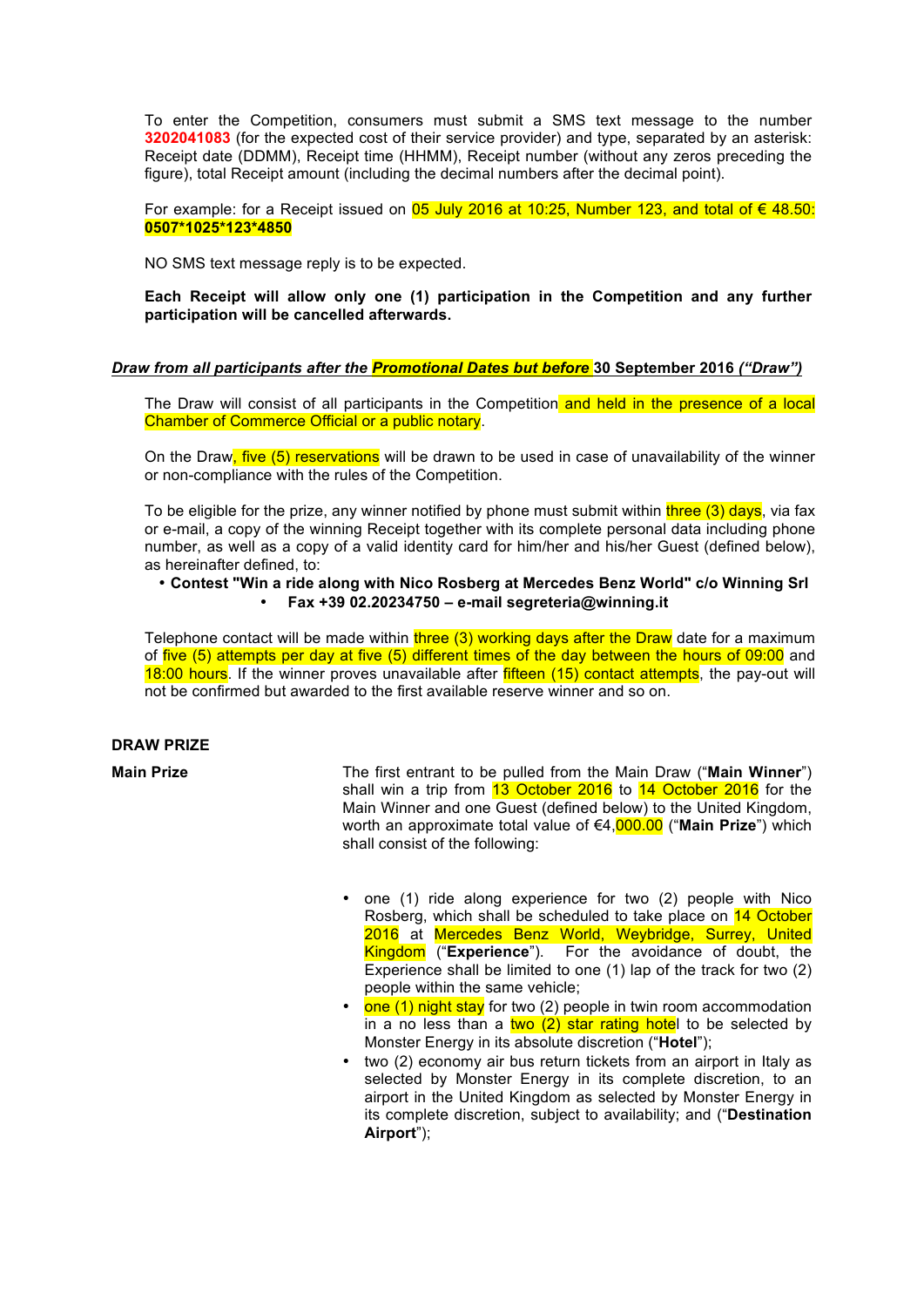- return economy transfers as determined by Monster Energy in its absolute discretion for two (2) people from Destination Airport to Hotel; and from Hotel to Experience; and
- selected meals as determined by Monster Energy in its absolute discretion throughout the Prize.

Further details regarding the Main Prize will be provided in written to the relevant winner with reasonable prior notice.

Only the winner of the Main Prize and one (1) person chosen by that winner ("**Guest**") may enjoy the benefits of the Main Prize. The Guest must be approved by Promoting Company and must be over the age of eighteen (18) and resident in Italy.

Before being declared an official winner of the Main Prize, that Main Winner and their Guest will be required to sign a waiver prepared by Promoting Company, in its complete discretion, specific to the Main Prize confirming understanding, compliance with and acceptance of the waiver ("**Waiver**"). Copies of the applicable confirmation and Waiver can be obtained upon request to winning S.r.l., via Settala 16, 20146 Milano.

For the avoidance of doubt, all other costs associated with the Main Prize, including without limitation, tax, relevant travel and health insurance, transportation, sustenance and any entertainment not specifically included and outlined in the definition of the Main Prize at above will be borne solely by the Main Winner of the Main Prize. It is the responsibility of the winner of the Main Prize to be available for the dates of the Main Prize and to provide any required documentation, tax, relevant travel and health insurance, passport and any other legal requirements for the Main Prize and/or documentation required by Promoting Company. Accommodation is on a room only basis and Main Winner and their Guest will be responsible for all food and beverage consumed and elsewhere and all additional room charges.

**Runner Up Prize Conce the Main Winner has been pulled from the Draw, the next ten** (10) winners to be pulled from the Draw (each a "**Runner Up**") shall each win one (1) one (1) Mercedes AMG Petronas Team brand branded cap of the exact size and design to be determined by Monster Energy in its complete discretion, subject to availability, with a retail value of €50.00 each (VAT included) ("**Runner Up Prize**"). **TOTAL value of Main Prize** €4,000.00 (VAT included) expect balance at the end of the Draw.

**TOTAL value of Runner Up Prize** €500,00 (VAT included) expect balance at the end of the Draw.

For the purposes of this promotion, Main Prize and Runner Up Prize shall together be referred to as "**Draw Prizes**" and each a "**Draw Prize**".

**TOTAL value of Draw Prizes** 4,500.00€ (VAT included)

#### **It is specified that:**

• Each Receipt will allow only one submission to the Competition and afterwards will be annulled. This Receipt shall include a date of issue in during the period of the Promotional Dates.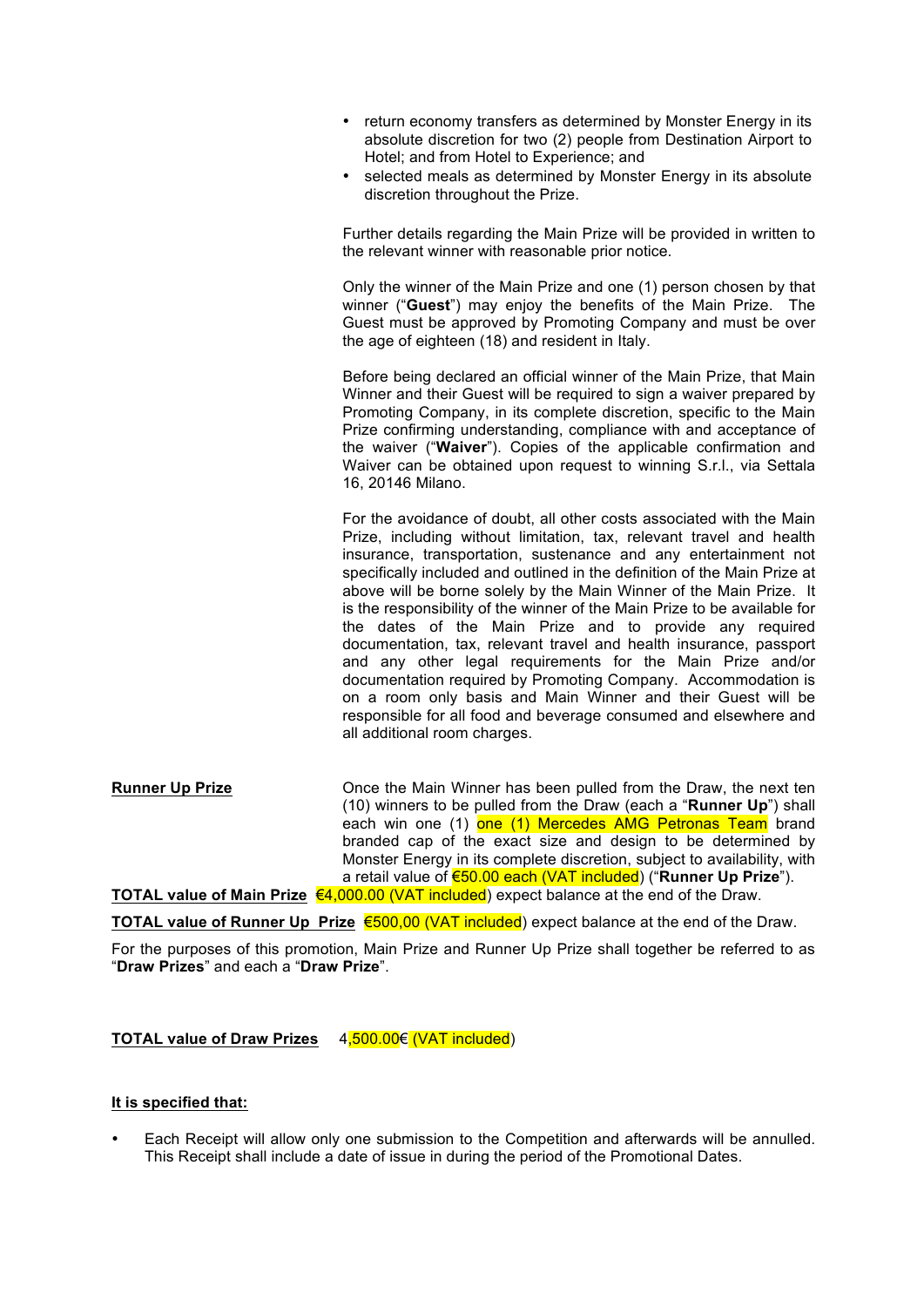• To the fullest extent permissible by law, neither Promoting Company nor any of their affiliate companies, employees, directors, employees, agents, assigns or sub-contractors accepts any responsibility or liability for any damage, loss, injury or disappointment suffered by any entrant accessing the website at www.monsterenergy.com/nicoitaly entering the Competition or as a result of accepting any prize. Proof of sending is not accepted as proof of Receipt. Promoting Company is not responsible for any problems or technical malfunction of any telephone network or lines, computer on-line systems, servers, or providers, computer equipment, software failure of any e-mail or entry to be received on account of technical problems or traffic congestion on the internet, telephone lines or at any website, or any delay or failure of any postal or equivalent delivery service, or any combination thereof, including any injury or damage to the entrant´s or any other person´s computer or mobile telephone related to or resulting from participation in the Competition. Nothing shall exclude Promoting Company's liability for fraudulent misrepresentation, death or personal injury as a result of such entity's gross negligence or any other liability that cannot be excluded or restricted by law.

## **Moreover, it is specified that:**

- The participants in this Competition shall reside in the Italian territory and, subject to the purchase at least one (1) can of Product from a Retailer and Receipt, the participation is free, except for the price of the SMS text message, determined according to the price plan of the telephone operator of each participant.
- The server collecting and managing all the data related to the performance of this Competition is located in Italy, c/o Winning SRL, Via Settala 16, 20124, Milan.
- The Regulation are available on www.monsterenergy.com/nicoitaly
- the Draw of the Draw Prizes shall be held in the presence of a local Commerce Chamber Officer or a Public Notary by local Milan Commerce Chamber Officer or a Public Notary by 30 September 2016
- Only the SMS text message received from cell phones with visible number shall be deemed valid.
- Only the Receipts in which the name of the purchased Product is shown, in full or at least in part, will be considered valid.
- The following receipts will not be considered valid:
	- $\circ$  Receipts with a date prior to the date of beginning of the premium competition (Competition) (before 04 July 2016) and subsequent to the relevant end (20 September  $2016$ );
	- o Receipts without the indication of at least one (1) can of Product from a Retailer; and/or
	- $\circ$  Receipts with pieces of tape on the typed numbers, with any kind of abrasions and erases, with data different from the ones typed at the moment of the participation, receipts which are copies.
- The Promoting Company reserves the right to verify the truthfulness of the Receipts received at the stores that issued them.
- The Promoting Company shall not be responsible for the consequences of any SMS text message not received due to problems of any kind.
- The Draw Prizes cannot be converted in gold coins and cannot be combined. A winner, therefore, will not receive more than one (1) award.
- The Draw Prizes are as described and is not transferable, not exchangeable and no cash alternative will be offered in the event that a winner is unable to claim their Draw Prize for any reason whatsoever. In the event of unforeseen circumstances, Promoting Company reserves the right to replace the entire prize with prizes of equal or greater value.